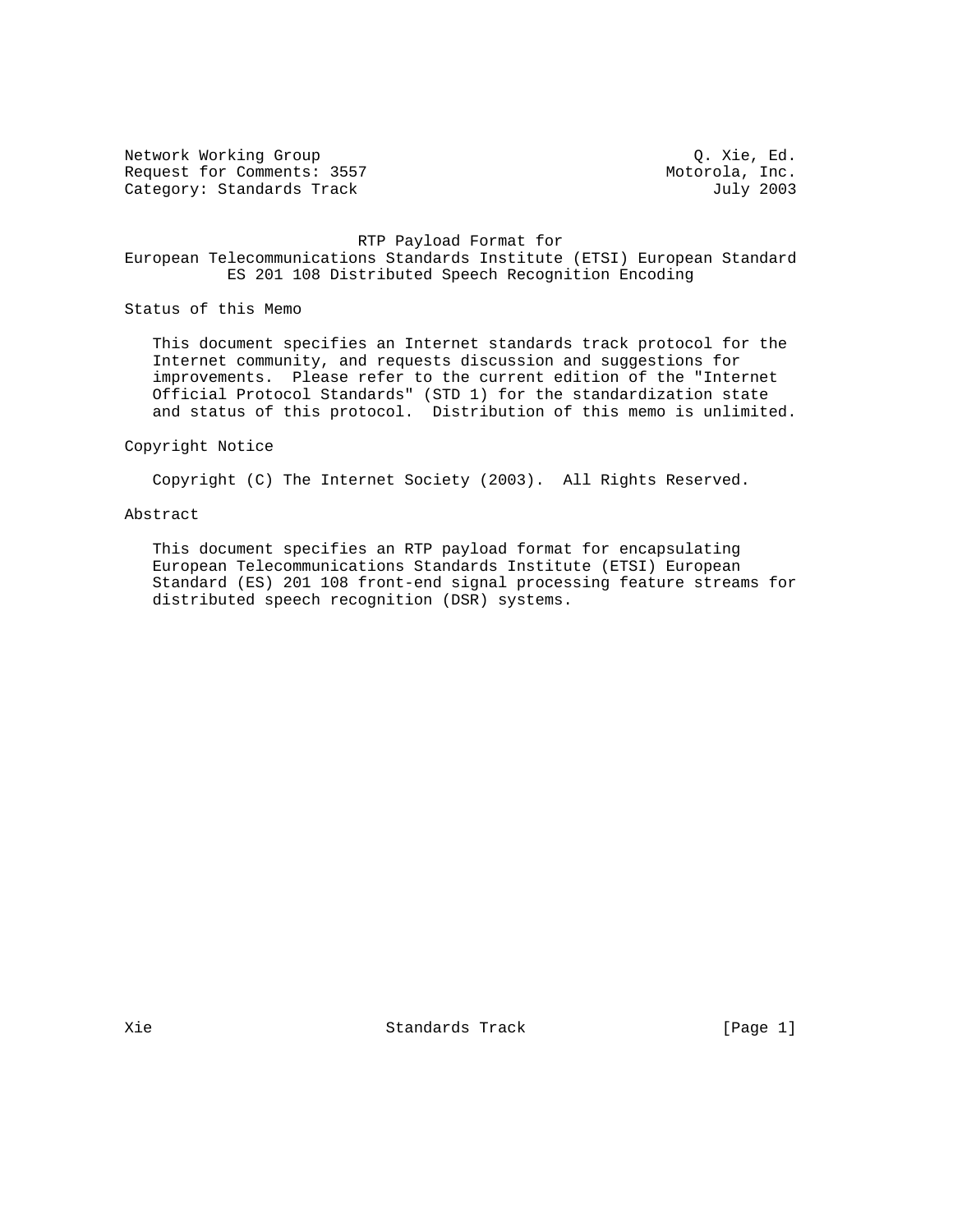# Table of Contents

| $1$ .           | 2                                                             |
|-----------------|---------------------------------------------------------------|
| 2.              | 2                                                             |
|                 | ETSI ES 201 108 DSR Front-end Codec.<br>3<br>2.1.             |
|                 | Typical Scenarios for Using DSR Payload Format<br>4<br>2.2.   |
| $\mathcal{R}$   | .5                                                            |
|                 | Consideration on Number of FPs in Each RTP Packet.<br>31<br>6 |
|                 | Support for Discontinuous Transmission<br>3.2.<br>6           |
| 4.              | 7                                                             |
|                 | 4.1. Format of Speech and Non-speech FPs.<br>7                |
|                 | 4.2.<br>Format of Null FP. $\ldots$ 8                         |
|                 |                                                               |
| 5.              |                                                               |
|                 | 5.1. Mapping MIME Parameters into SDP 10                      |
| 6.              |                                                               |
| $7$ .           |                                                               |
| 8.              |                                                               |
| 9.              |                                                               |
|                 | Normative References 11<br>9 1                                |
|                 | Informative References 12<br>9.2.                             |
| 1 N             |                                                               |
| 11              |                                                               |
| 12 <sup>2</sup> |                                                               |
|                 | 13. Full Copyright Statement 15                               |

## 1. Conventions and Acronyms

 The key words "MUST", "MUST NOT", "REQUIRED", "SHALL", "SHALL NOT", "SHOULD", "SHOULD NOT", "RECOMMENDED", "MAY", and "OPTIONAL" in this document are to be interpreted as described in [RFC2119].

The following acronyms are used in this document:

- DSR Distributed Speech Recognition
- ETSI the European Telecommunications Standards Institute

FP - Frame Pair

- DTX Discontinuous Transmission
- 2. Introduction

 Motivated by technology advances in the field of speech recognition, voice interfaces to services (such as airline information systems, unified messaging) are becoming more prevalent. In parallel, the popularity of mobile devices has also increased dramatically.

Xie  $S$ tandards Track (Page 2)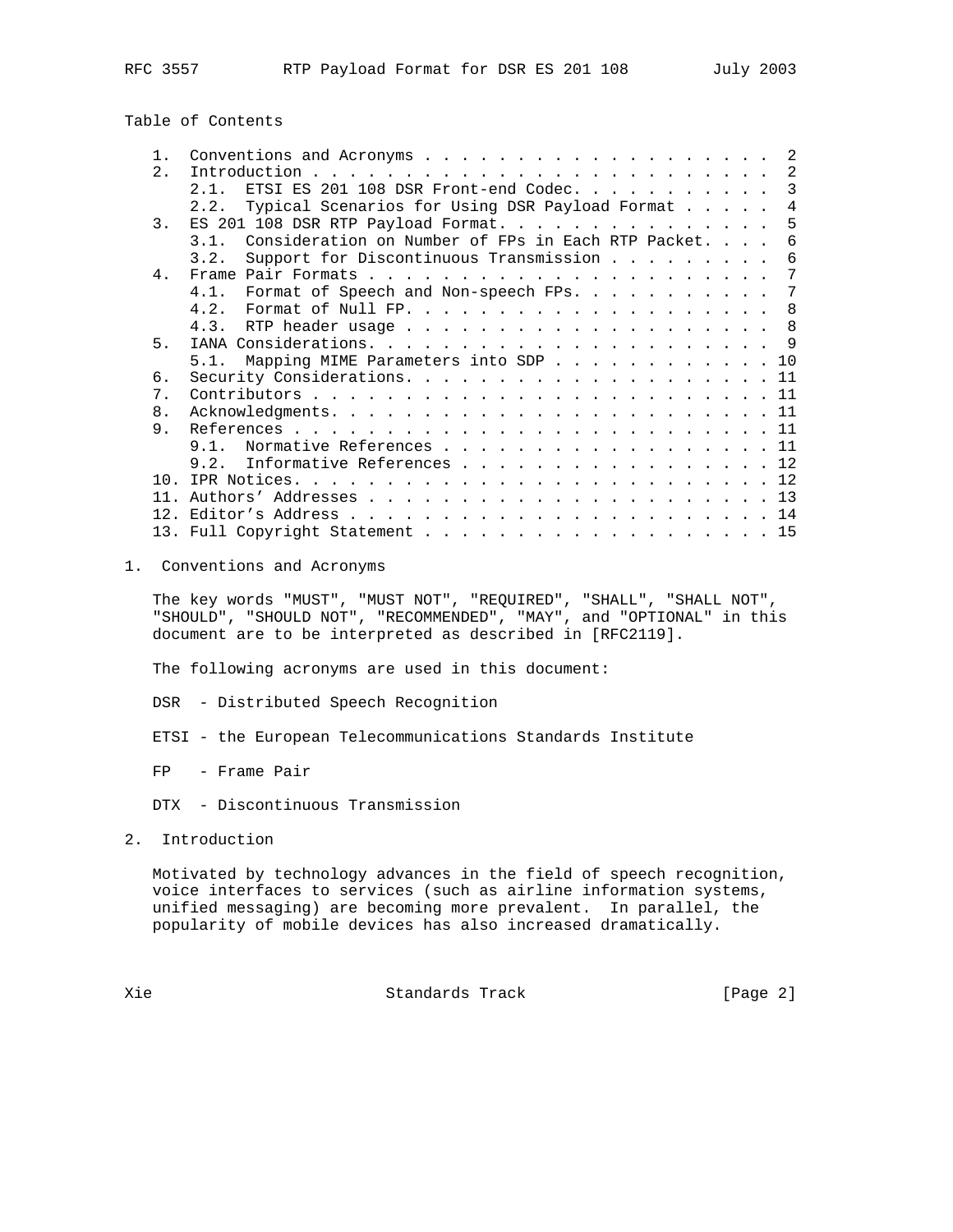However, the voice codecs typically employed in mobile devices were designed to optimize audible voice quality and not speech recognition accuracy, and using these codecs with speech recognizers can result in poor recognition performance. For systems that can be accessed from heterogeneous networks using multiple speech codecs, recognition system designers are further challenged to accommodate the characteristics of these differences in a robust manner. Channel errors and lost data packets in these networks result in further degradation of the speech signal.

 In traditional systems as described above, the entire speech recognizer lies on the server. It is forced to use incoming speech in whatever condition it arrives after the network decodes the vocoded speech. To address this problem, we use a distributed speech recognition (DSR) architecture. In such a system, the remote device acts as a thin client, also known as the front-end, in communication with a speech recognition server, also called a speech engine. The remote device processes the speech, compresses the data, and adds error protection to the bitstream in a manner optimal for speech recognition. The speech engine then uses this representation directly, minimizing the signal processing necessary and benefiting from enhanced error concealment.

 To achieve interoperability with different client devices and speech engines, a common format is needed. Within the "Aurora" DSR working group of the European Telecommunications Standards Institute (ETSI), a payload has been defined and was published as a standard [ES201108] in February 2000.

 For voice dialogues between a caller and a voice service, low latency is a high priority along with accurate speech recognition. While jitter in the speech recognizer input is not particularly important, many issues related to speech interaction over an IP-based connection are still relevant. Therefore, it is desirable to use the DSR payload in an RTP-based session.

2.1 ETSI ES 201 108 DSR Front-end Codec

 The ETSI Standard ES 201 108 for DSR [ES201108] defines a signal processing front-end and compression scheme for speech input to a speech recognition system. Some relevant characteristics of this ETSI DSR front-end codec are summarized below.

 The coding algorithm, a standard mel-cepstral technique common to many speech recognition systems, supports three raw sampling rates: 8 kHz, 11 kHz, and 16 kHz. The mel-cepstral calculation is a frame based scheme that produces an output vector every 10 ms.

Xie Standards Track [Page 3]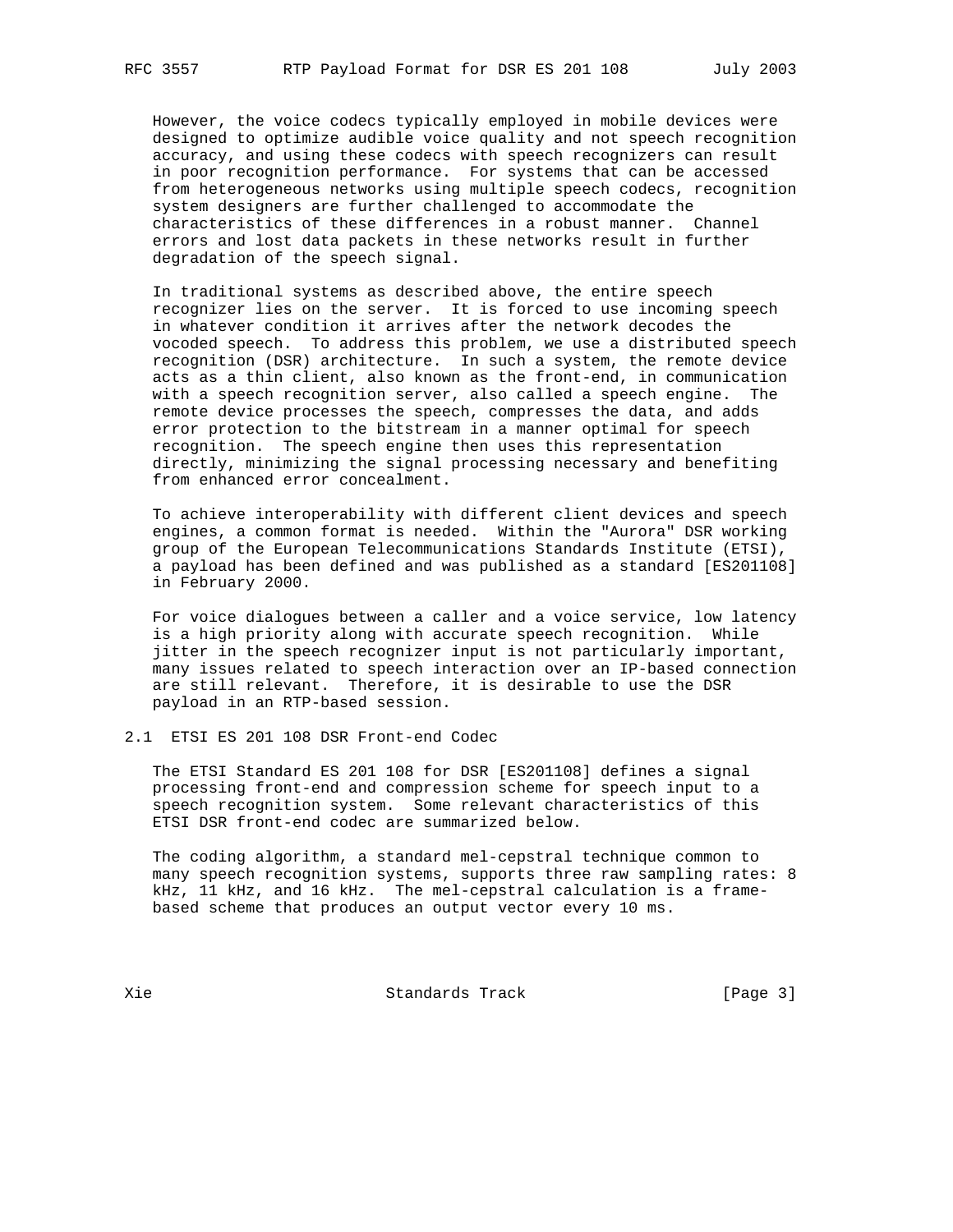After calculation of the mel-cepstral representation, the representation is first quantized via split-vector quantization to reduce the data rate of the encoded stream. Then, the quantized vectors from two consecutive frames are put into an FP, as described in more detail in Section 4.1.

## 2.2 Typical Scenarios for Using DSR Payload Format

 The diagrams in Figure 1 show some typical use scenarios of the ES 201 108 DSR RTP payload format.

| 'IP USER | IP/UDP/RTP/DSR | IIP SPEECH |  |
|----------|----------------|------------|--|
| TERMINA  |                | F.NGTNF.   |  |
|          |                |            |  |
|          |                |            |  |

a) IP user terminal to IP speech engine

| $+ - - - - - - - +$ | DSR over                       |                          |         |  |
|---------------------|--------------------------------|--------------------------|---------|--|
|                     | Non-IP   Circuit link          | IP/UDP/RTP/DSR IP SPEECH |         |  |
| USER                | $ ::::::::::::::::*> GATEWAY $ | ---------------          | F.NGTNF |  |
| TERMINAL            | ETSI payload                   |                          |         |  |
|                     | format                         |                          |         |  |

b) non-IP user terminal to IP speech engine via a gateway

|          |                | DSR over                    |        |
|----------|----------------|-----------------------------|--------|
| IP USER  | IP/UDP/RTP/DSR | circuit link                | Non-IP |
| TERMINAI |                | > GATEWAY ::::::::::::::::: | SPEECH |
|          |                | ETSI payload                | ENGINE |
|          |                | format                      |        |

c) IP user terminal to non-IP speech engine via a gateway

Figure 1: Typical Scenarios for Using DSR Payload Format.

 For the different scenarios in Figure 1, the speech recognizer always resides in the speech engine. A DSR front-end encoder inside the User Terminal performs front-end speech processing and sends the resultant data to the speech engine in the form of "frame pairs" (FPs). Each FP contains two sets of encoded speech vectors representing 20ms of original speech.

Xie  $S$ tandards Track [Page 4]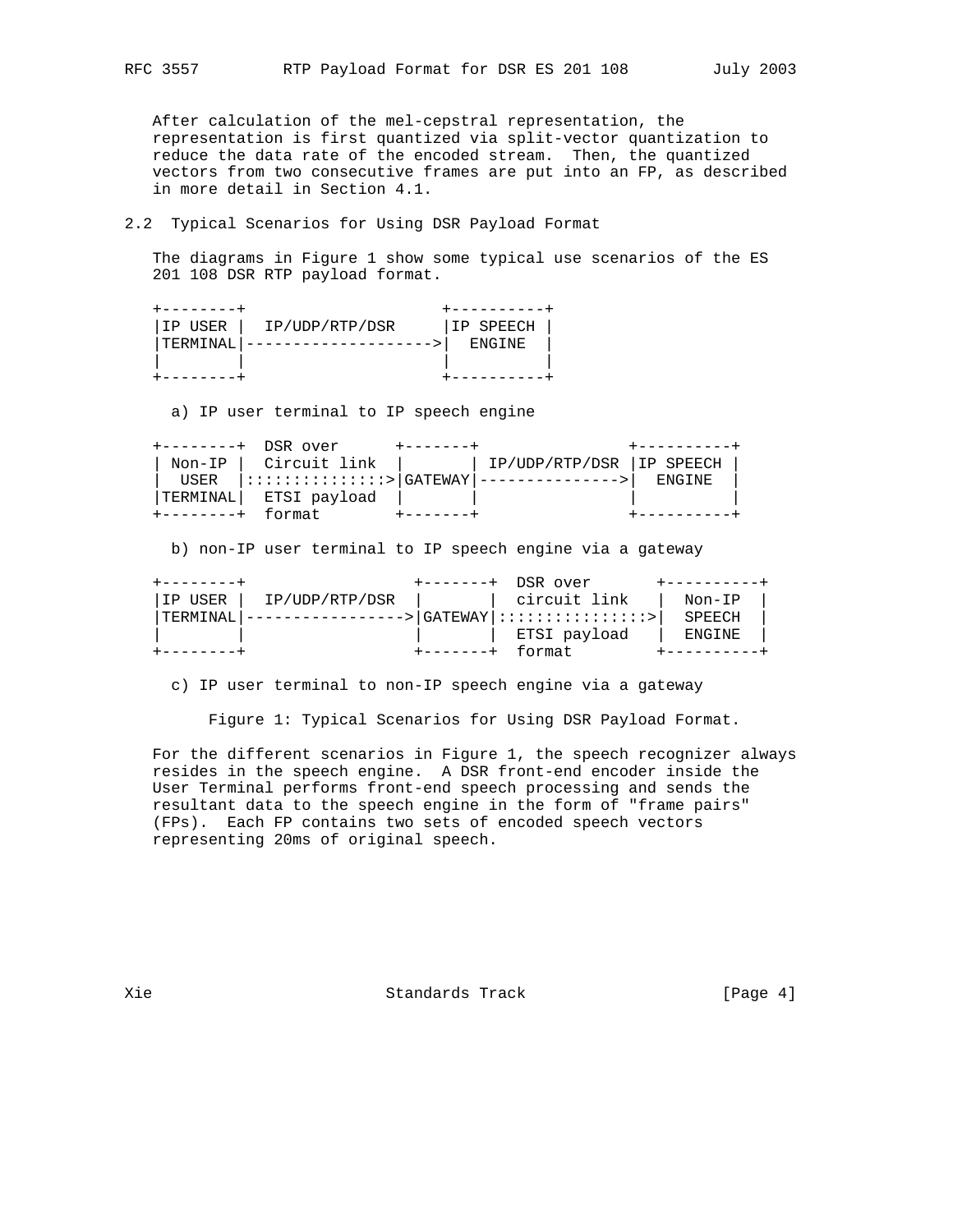3. ES 201 108 DSR RTP Payload Format

 An ES 201 108 DSR RTP payload datagram consists of a standard RTP header [RFC3550] followed by a DSR payload. The DSR payload itself is formed by concatenating a series of ES 201 108 DSR FPs (defined in Section 4).

 FPs are always packed bit-contiguously into the payload octets beginning with the most significant bit. For ES 201 108 front-end, the size of each FP is 96 bits or 12 octets (see Sections 4.1 and 4.2). This ensures that a DSR payload will always end on an octet boundary.

 The following example shows a DSR RTP datagram carrying a DSR payload containing three 96-bit-long FPs (bit 0 is the MSB):

0  $1$  2 3 0 1 2 3 4 5 6 7 8 9 0 1 2 3 4 5 6 7 8 9 0 1 2 3 4 5 6 7 8 9 0 1 +-+-+-+-+-+-+-+-+-+-+-+-+-+-+-+-+-+-+-+-+-+-+-+-+-+-+-+-+-+-+-+-+  $\lambda$  and  $\lambda$  and  $\lambda$  and  $\lambda$  and  $\lambda$  and  $\lambda$  and  $\lambda$  and  $\lambda$  and  $\lambda$  and  $\lambda$  and  $\lambda$  and  $\lambda$  and  $\lambda$  and  $\lambda$  and  $\lambda$  and  $\lambda$  and  $\lambda$  and  $\lambda$  and  $\lambda$  and  $\lambda$  and  $\lambda$  and  $\lambda$  and  $\lambda$  and  $\lambda$  and  $\lambda$  / RTP header in [RFC3550] /  $\lambda$  and  $\lambda$  and  $\lambda$  and  $\lambda$  and  $\lambda$  and  $\lambda$  and  $\lambda$  and  $\lambda$  and  $\lambda$  and  $\lambda$  and  $\lambda$  and  $\lambda$  and  $\lambda$  and  $\lambda$  and  $\lambda$  and  $\lambda$  and  $\lambda$  and  $\lambda$  and  $\lambda$  and  $\lambda$  and  $\lambda$  and  $\lambda$  and  $\lambda$  and  $\lambda$  and  $\lambda$  +=+=+=+=+=+=+=+=+=+=+=+=+=+=+=+=+=+=+=+=+=+=+=+=+=+=+=+=+=+=+=+=+ | | + + | FP #1 (96 bits) | + + | | +-+-+-+-+-+-+-+-+-+-+-+-+-+-+-+-+-+-+-+-+-+-+-+-+-+-+-+-+-+-+-+-+ | | + + | FP #2 (96 bits) | + + | | +-+-+-+-+-+-+-+-+-+-+-+-+-+-+-+-+-+-+-+-+-+-+-+-+-+-+-+-+-+-+-+-+ | | + + | FP #3 (96 bits) | + + | | +-+-+-+-+-+-+-+-+-+-+-+-+-+-+-+-+-+-+-+-+-+-+-+-+-+-+-+-+-+-+-+-+

Figure 2. An example of an ES 201 108 DSR RTP payload.

Xie Standards Track (Page 5)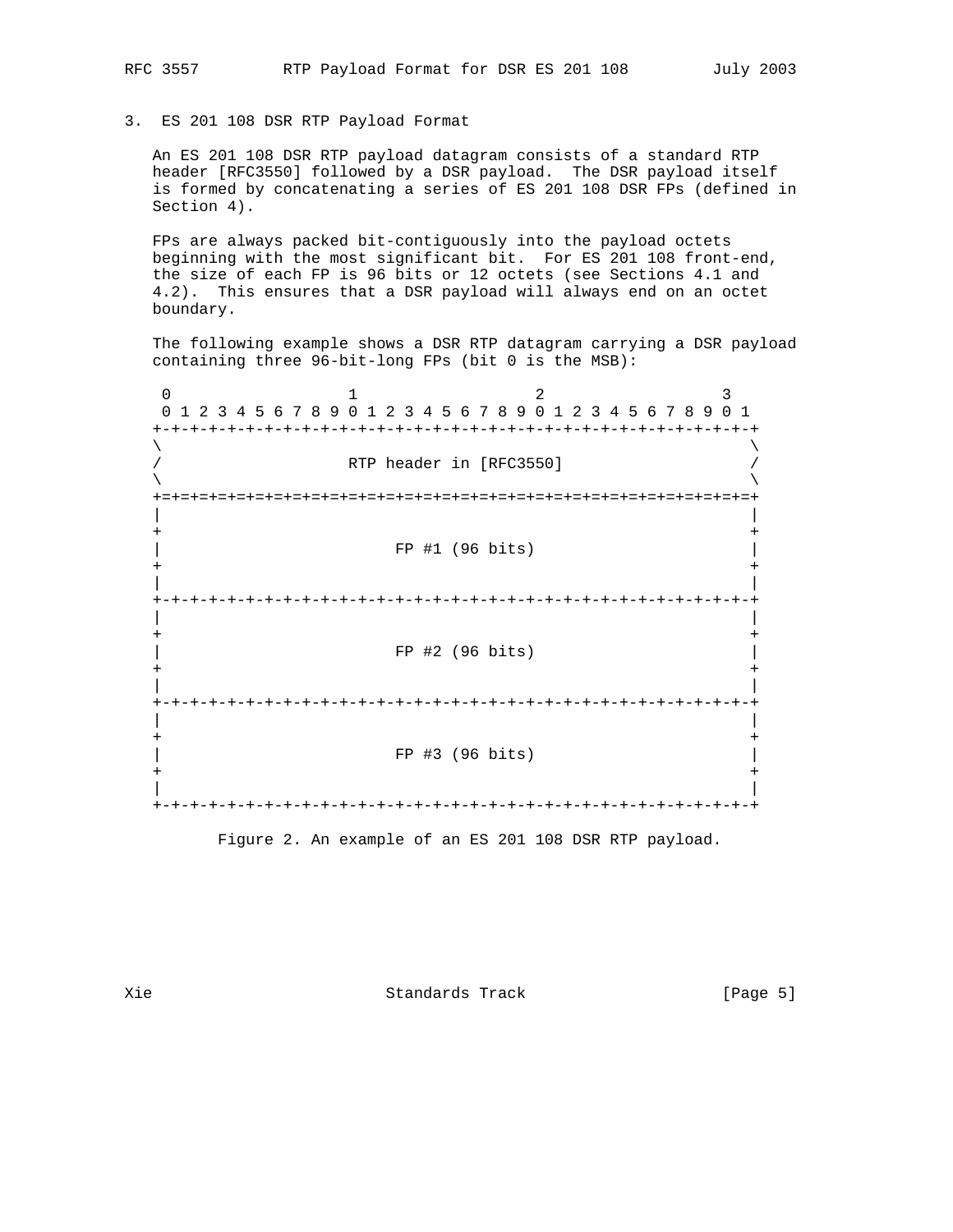# 3.1 Consideration on Number of FPs in Each RTP Packet

 The number of FPs per payload packet should be determined by the latency and bandwidth requirements of the DSR application using this payload format. In particular, using a smaller number of FPs per payload packet in a session will result in lowered bandwidth efficiency due to the RTP/UDP/IP header overhead, while using a larger number of FPs per packet will cause longer end-to-end delay and hence increased recognition latency. Furthermore, carrying a larger number of FPs per packet will increase the possibility of catastrophic packet loss; the loss of a large number of consecutive FPs is a situation most speech recognizers have difficulty dealing with.

 It is therefore RECOMMENDED that the number of FPs per DSR payload packet be minimized, subject to meeting the application's requirements on network bandwidth efficiency. RTP header compression techniques, such as those defined in [RFC2508] and [RFC3095], should be considered to improve network bandwidth efficiency.

3.2 Support for Discontinuous Transmission

 The DSR RTP payloads may be used to support discontinuous transmission (DTX) of speech, which allows that DSR FPs are sent only when speech has been detected at the terminal equipment.

 In DTX a set of DSR frames coding an unbroken speech segment transmitted from the terminal to the server is called a transmission segment. A DSR frame inside such a transmission segment can be either a speech frame or a non-speech frame, depending on the nature of the section of the speech signal it represents.

 The end of a transmission segment is determined at the sending end equipment when the number of consecutive non-speech frames exceeds a pre-set threshold, called the hangover time. A typical value used for the hangover time is 1.5 seconds.

 After all FPs in a transmission segment are sent, the front-end SHOULD indicate the end of the current transmission segment by sending one or more Null FPs (defined in Section 4.2).

Xie  $S$  Standards Track (Page 6)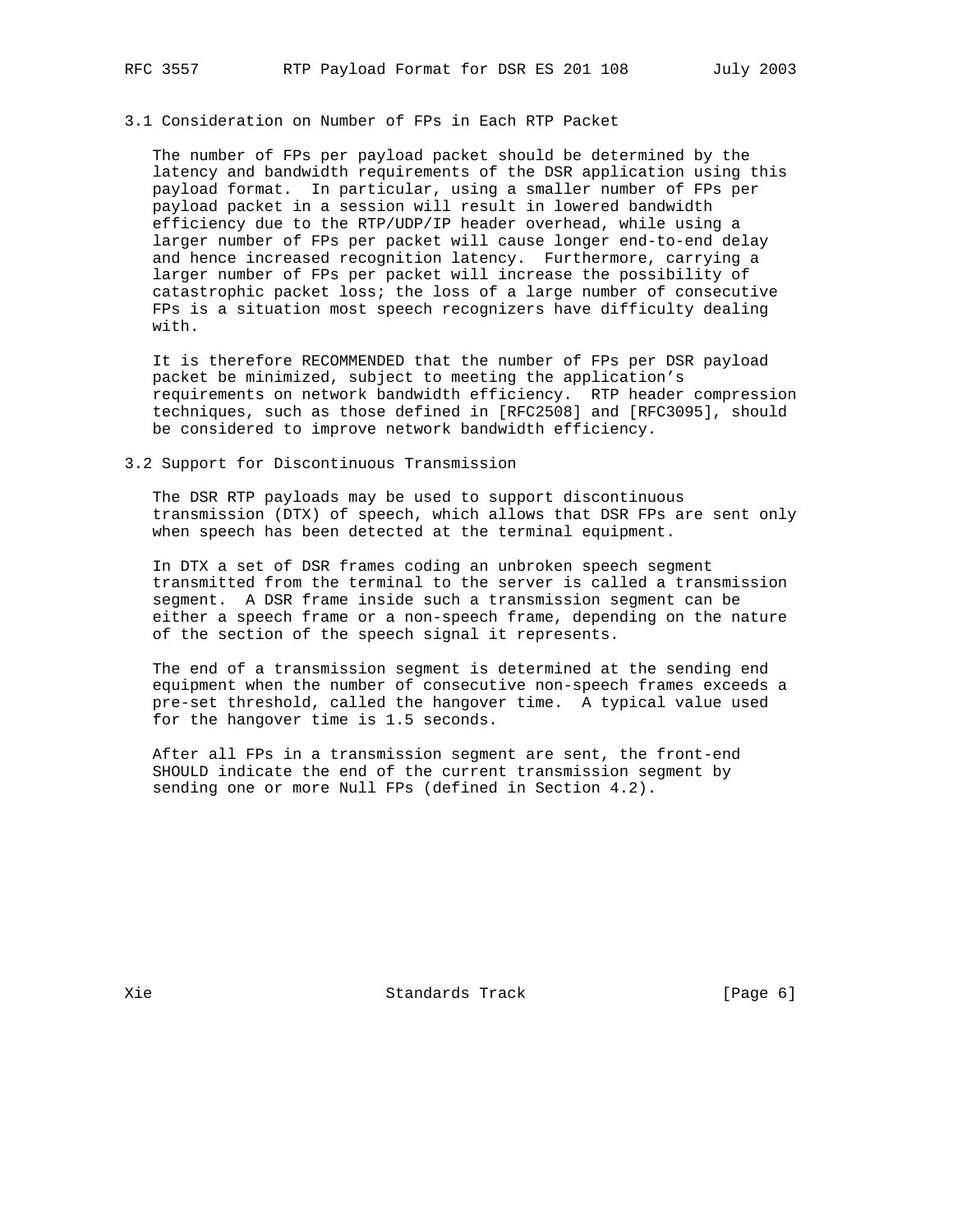- 4. Frame Pair Formats
- 4.1 Format of Speech and Non-speech FPs

 The following mel-cepstral frame MUST be used, as defined in [ES201108]:

 As defined in [ES201108], pairs of the quantized 10ms mel-cepstral frames MUST be grouped together and protected with a 4-bit CRC, forming a 92-bit long FP:

| 0 1 2 3 4 5 6 7 8 9 0 1 2 3 4 5 6 7 8 9 0 1 2 3 4 5 6 7 8 9 0 1 |                      |                           |
|-----------------------------------------------------------------|----------------------|---------------------------|
|                                                                 |                      |                           |
|                                                                 | Frame $#1$ (44 bits) |                           |
|                                                                 | -+-+-+-+-+-+-+-+-+-  |                           |
|                                                                 | Frame #2 (44 bits)   |                           |
| --+-+-+-+-+-+-+-+-+-+                                           |                      | $+ - + - + - + - + - + -$ |
|                                                                 |                      | CRC                       |
|                                                                 |                      |                           |

 The length of each frame is 44 bits representing 10ms of voice. The following mel-cepstral frame formats MUST be used when forming an FP:

| (MSB)<br>$\Omega$  |  | 1 2 3 4 5                          |          | 6 | (LSB)                    |                                                  |  |
|--------------------|--|------------------------------------|----------|---|--------------------------|--------------------------------------------------|--|
| $:\text{idx}(2,3)$ |  | idx(0.1)                           |          |   |                          | Octet 1                                          |  |
|                    |  |                                    |          |   |                          | $idx(4,5)$ $idx(2,3)$ (cont) : Octet 2           |  |
|                    |  | idx(6,7)                           |          |   |                          | $\lfloor \text{idx}(4,5) \rfloor$ (cont) Octet 3 |  |
| $idx(10,11)$       |  |                                    | idx(8,9) |   |                          | Octet 4                                          |  |
|                    |  | $idx(12,13)$ $idx(10,11)$ (cont) : |          |   |                          | Octet 5                                          |  |
|                    |  |                                    |          |   | -----+-----+-----+-----+ | $idx(12,13)$ (cont) : Octet $6/1$                |  |

Xie  $S$ tandards Track [Page 7]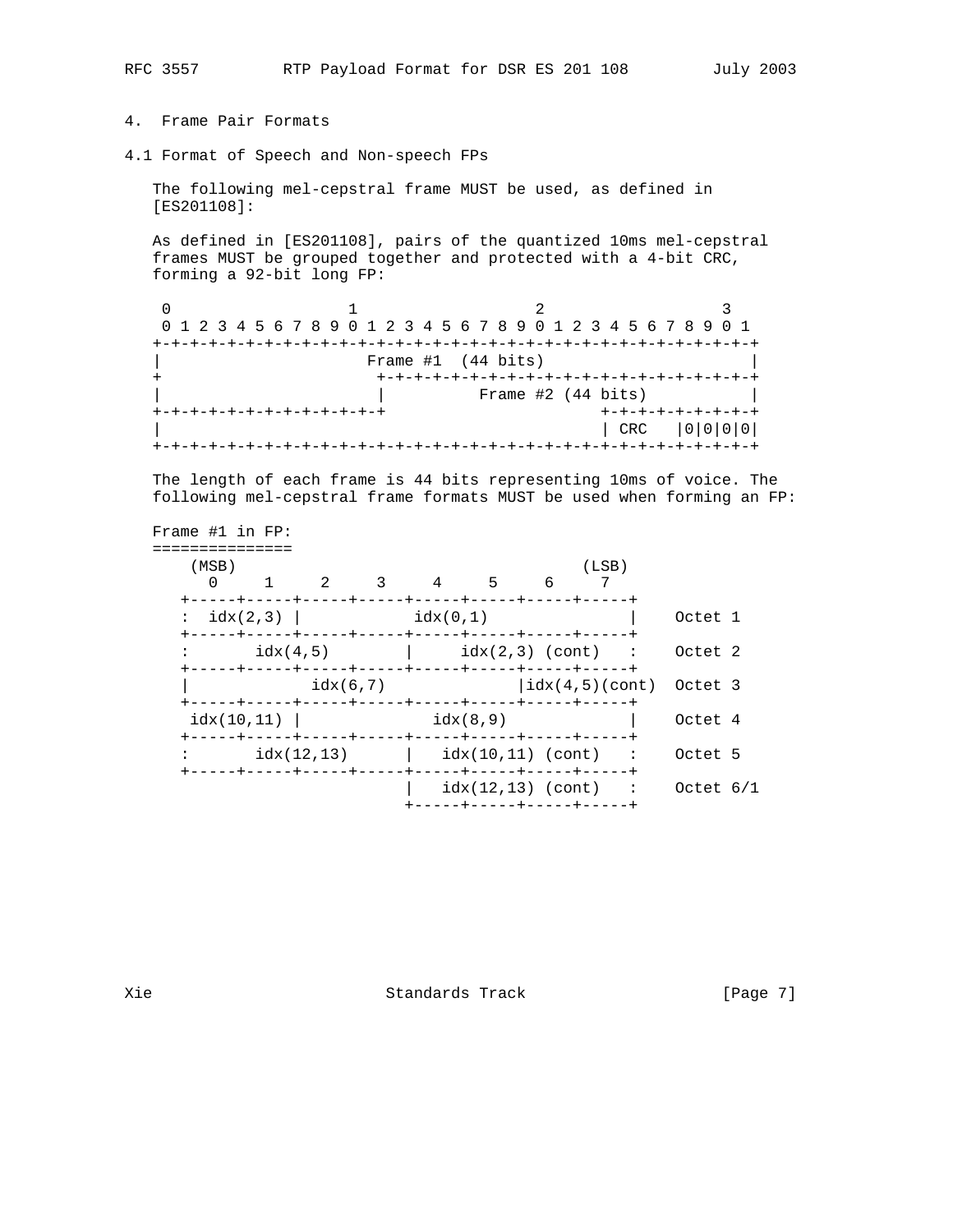| Frame $#2$ in FP: |              |            |                          |                                     |          |   |       |                                                            |  |
|-------------------|--------------|------------|--------------------------|-------------------------------------|----------|---|-------|------------------------------------------------------------|--|
| (MSB)<br>$\Omega$ |              |            | +-----+----+-----+-----+ | $1 \quad 2 \quad 3 \quad 4 \quad 5$ |          | 6 | (LSB) |                                                            |  |
|                   |              | idx(0,1)   |                          |                                     |          |   |       | Octet $6/2$                                                |  |
|                   |              |            |                          | idx(2,3)                            |          |   |       | $\vert \text{idx}(0,1)$ (cont) Octet 7                     |  |
|                   | : $idx(6,7)$ |            |                          |                                     | idx(4,5) |   |       | Octet 8                                                    |  |
|                   |              | idx(8.9)   |                          |                                     |          |   |       | $idx(6,7)$ (cont) : Octet 9                                |  |
|                   |              | idx(10.11) |                          |                                     |          |   |       | $\lceil \texttt{idx}(8,9) (\texttt{cont}) \rceil$ Octet 10 |  |
|                   |              |            |                          | idx(12.13)                          |          |   |       | Octet 11                                                   |  |
|                   |              |            |                          |                                     |          |   |       |                                                            |  |

 Therefore, each FP represents 20ms of original speech. Note, as shown above, each FP MUST be padded with 4 zeros to the end in order to make it aligned to the 32-bit word boundary. This makes the size of an FP 96 bits, or 12 octets. Note, this padding is separate from padding indicated by the P bit in the RTP header.

 The 4-bit CRC MUST be calculated using the formula defined in 6.2.4 in [ES201108]. The definition of the indices and the determination of their value are also described in [ES201108].

4.2 Format of Null FP

 A Null FP for the ES 201 108 front-end codec is defined by setting the content of the first and second frame in the FP to null (i.e., filling the first 88 bits of the FP with 0's). The 4-bit CRC MUST be calculated the same way as described in 6.2.4 in [ES201108], and 4 zeros MUST be padded to the end of the Null FP to make it 32-bit word aligned.

4.3 RTP header usage

 The format of the RTP header is specified in [RFC3550]. This payload format uses the fields of the header in a manner consistent with that specification.

 The RTP timestamp corresponds to the sampling instant of the first sample encoded for the first FP in the packet. The timestamp clock frequency is the same as the sampling frequency, so the timestamp unit is in samples.

Xie  $S$  Standards Track [Page 8]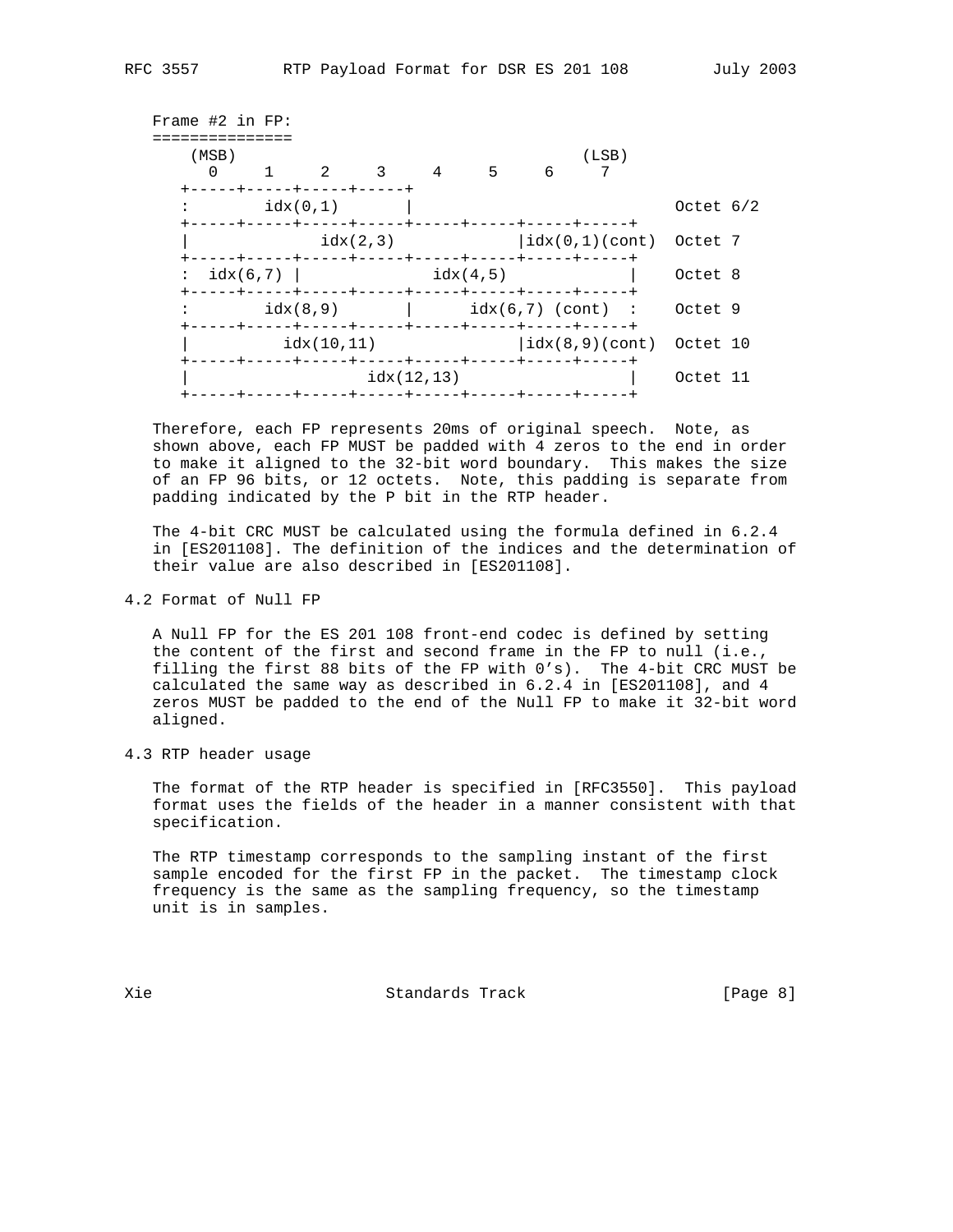As defined by ES 201 108 front-end codec, the duration of one FP is 20 ms, corresponding to 160, 220, or 320 encoded samples with sampling rate of 8, 11, or 16 kHz being used at the front-end, respectively. Thus, the timestamp is increased by 160, 220, or 320 for each consecutive FP, respectively.

 The DSR payload for ES 201 108 front-end codes is always an integral number of octets. If additional padding is required for some other purpose, then the P bit in the RTP in the header may be set and padding appended as specified in [RFC3550].

 The RTP header marker bit (M) should be set following the general rules defined in [RFC3551].

 The assignment of an RTP payload type for this new packet format is outside the scope of this document, and will not be specified here. It is expected that the RTP profile under which this payload format is being used will assign a payload type for this encoding or specify that the payload type is to be bound dynamically.

### 5. IANA Considerations

 One new MIME subtype registration is required for this payload type, as defined below.

 This section also defines the optional parameters that may be used to describe a DSR session. The parameters are defined here as part of the MIME subtype registration. A mapping of the parameters into the Session Description Protocol (SDP) [RFC2327] is also provided in 5.1 for those applications that use SDP.

Media Type name: audio

Media subtype name: dsr-es201108

Required parameters: none

Optional parameters:

- rate: Indicates the sample rate of the speech. Valid values include: 8000, 11000, and 16000. If this parameter is not present, 8000 sample rate is assumed.
- maxptime: The maximum amount of media which can be encapsulated in each packet, expressed as time in milliseconds. The time shall be calculated as the sum of the time the media present in the packet represents. The time SHOULD be a multiple of the frame pair size (i.e., one FP <-> 20ms).

Xie Standards Track [Page 9]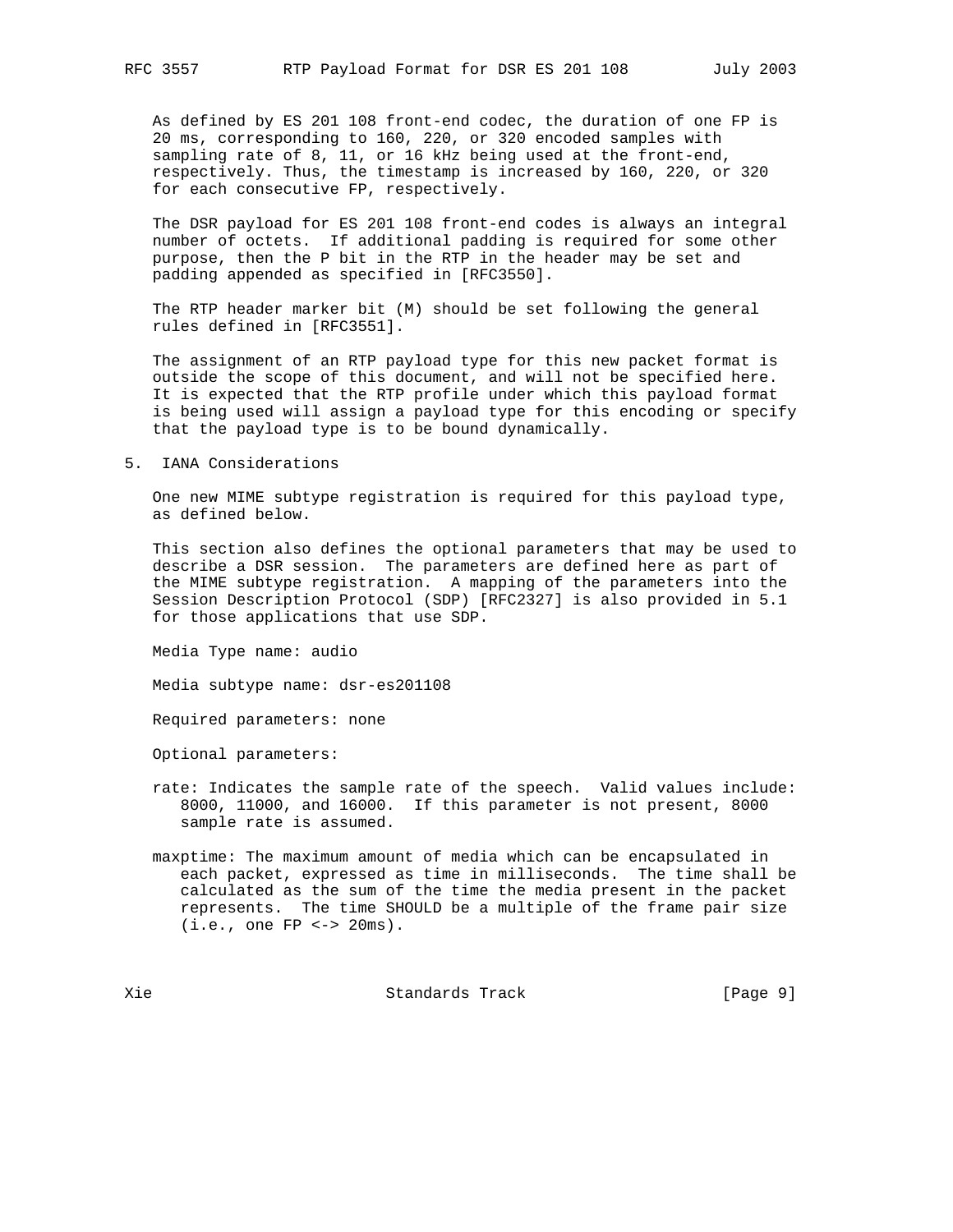If this parameter is not present, maxptime is assumed to be 80ms.

 Note, since the performance of most speech recognizers are extremely sensitive to consecutive FP losses, if the user of the payload format expects a high packet loss ratio for the session, it MAY consider to explicitly choose a maxptime value for the session that is shorter than the default value.

ptime: see RFC2327 [RFC2327].

 Encoding considerations : This type is defined for transfer via RTP [RFC3550] as described in Sections 3 and 4 of RFC 3557.

Security considerations : See Section 6 of RFC 3557.

- Person & email address to contact for further information: Qiaobing.Xie@motorola.com
- Intended usage: COMMON. It is expected that many VoIP applications (as well as mobile applications) will use this type.

 Author/Change controller: Qiaobing.Xie@motorola.com IETF Audio/Video transport working group

5.1 Mapping MIME Parameters into SDP

 The information carried in the MIME media type specification has a specific mapping to fields in the Session Description Protocol (SDP) [RFC2327], which is commonly used to describe RTP sessions. When SDP is used to specify sessions employing ES 201 018 DSR codec, the mapping is as follows:

- o The MIME type ("audio") goes in SDP "m=" as the media name.
- o The MIME subtype ("dsr-es201108") goes in SDP "a=rtpmap" as the encoding name.
- o The optional parameter "rate" also goes in "a=rtpmap" as clock rate.
- o The optional parameters "ptime" and "maxptime" go in the SDP "a=ptime" and "a=maxptime" attributes, respectively.

Xie  $S$ tandards Track [Page 10]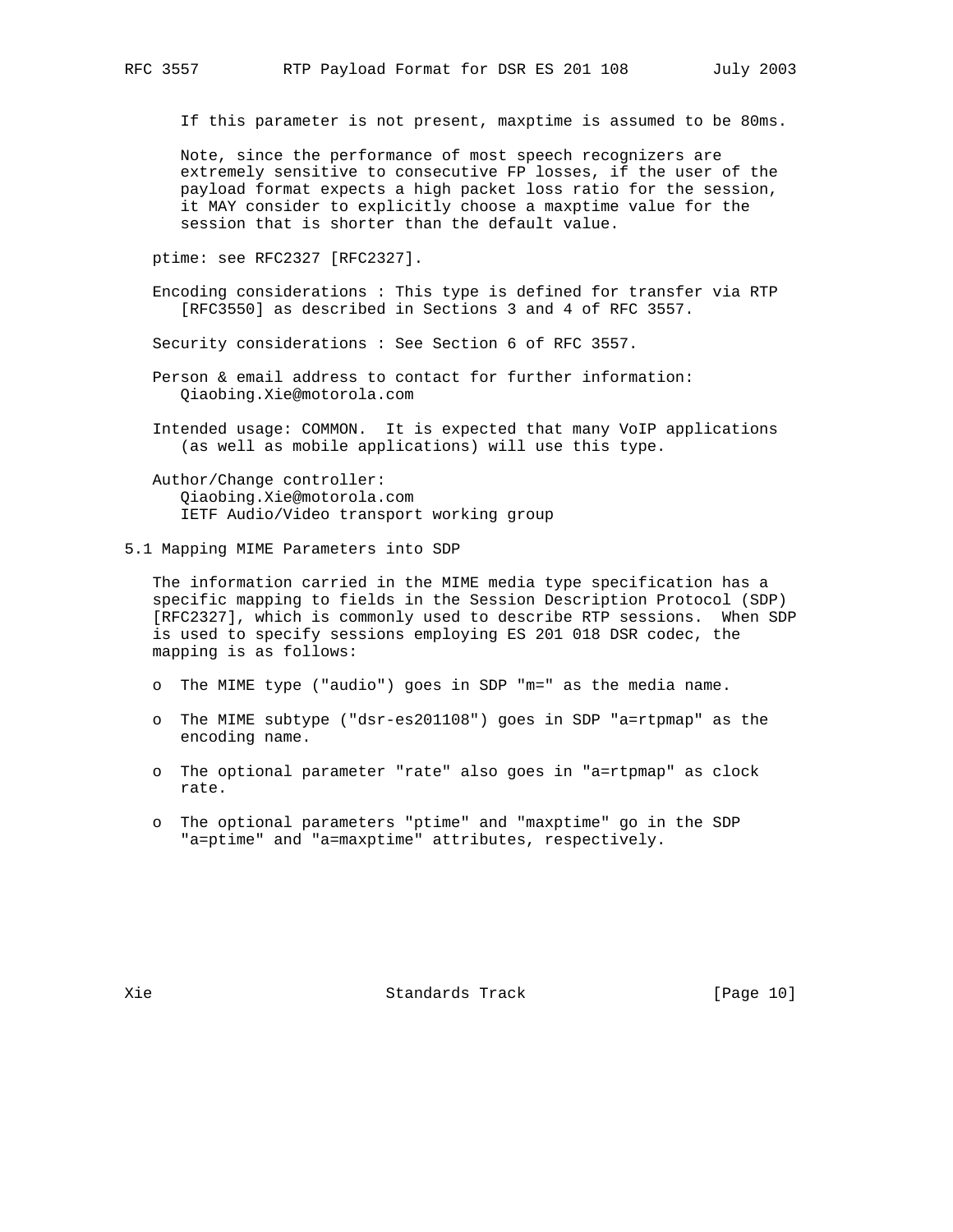Example of usage of ES 201 108 DSR:

 m=audio 49120 RTP/AVP 101 a=rtpmap:101 dsr-es201108/8000 a=maxptime:40

6. Security Considerations

 Implementations using the payload defined in this specification are subject to the security considerations discussed in the RTP specification [RFC3550] and the RTP profile [RFC3551]. This payload does not specify any different security services.

7. Contributors

 The following individuals contributed to the design of this payload format and the writing of this document: Q. Xie (Motorola), D. Pearce (Motorola), S. Balasuriya (Motorola), Y. Kim (VerbalTek), S. H. Maes (IBM), and, Hari Garudadri (Qualcomm).

8. Acknowledgments

 The design presented here benefits greatly from an earlier work on DSR RTP payload design by Jeff Meunier and Priscilla Walther. The authors also wish to thank Brian Eberman, John Lazzaro, Magnus Westerlund, Rainu Pierce, Priscilla Walther, and others for their review and valuable comments on this document.

- 9. References
- 9.1 Normative References
	- [ES201108] European Telecommunications Standards Institute (ETSI) Standard ES 201 108, "Speech Processing, Transmission and Quality Aspects (STQ); Distributed Speech Recognition; Front-end Feature Extraction Algorithm; Compression Algorithms," Ver. 1.1.2, April 11, 2000.
	- [RFC3550] Schulzrinne, H., Casner, S., Jacobson, V. and R. Frederick, "RTP: A Transport Protocol for Real-Time Applications", RFC 3550, July 2003.
	- [RFC2026] Bradner, S., "The Internet Standards Process -- Revision 3", BCP 9, RFC 2026, October 1996.
	- [RFC2119] Bradner, S., "Key words for use in RFCs to Indicate Requirement Levels", BCP 14, RFC 2119, March 1997.

Xie Champion Standards Track (Page 11)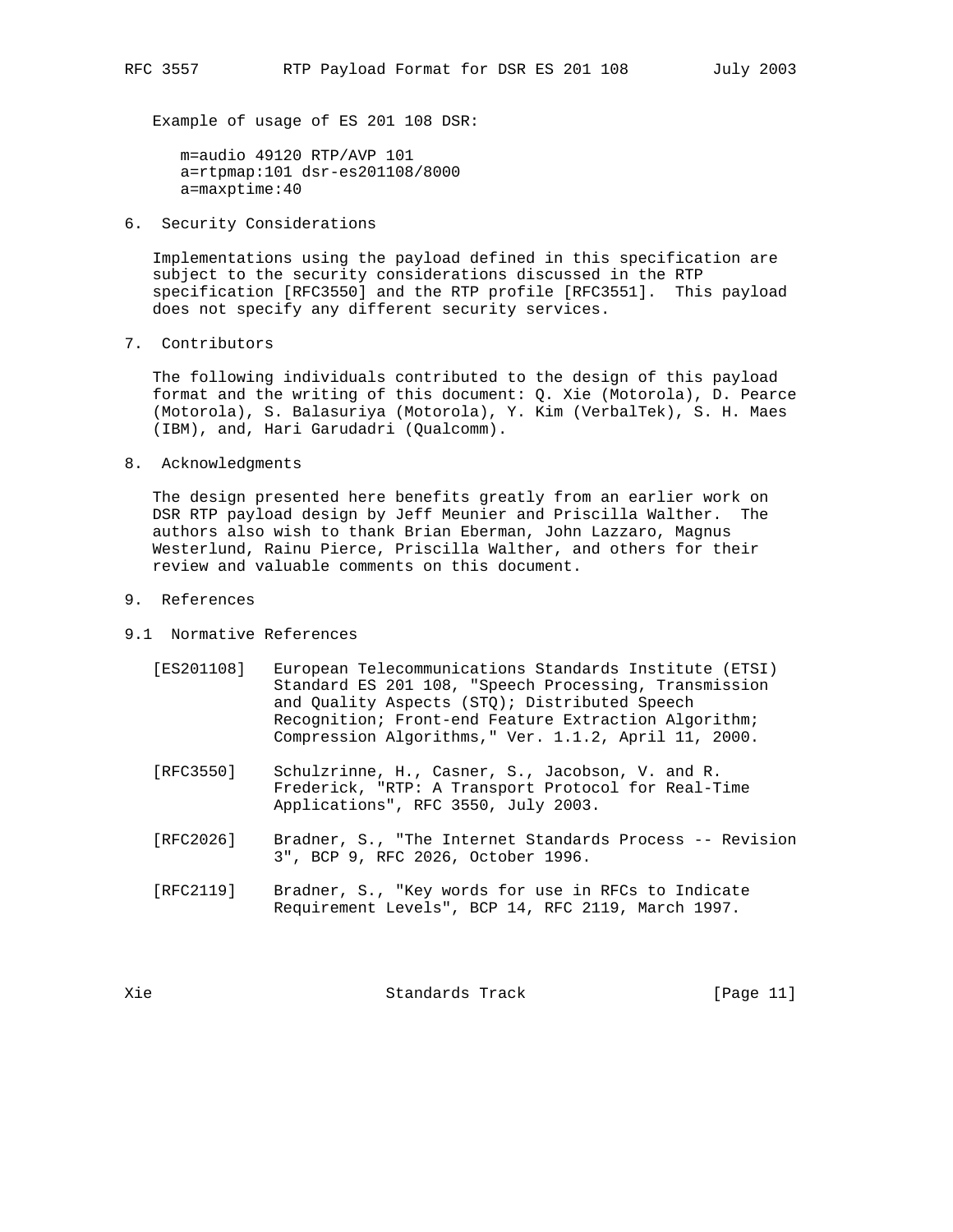RFC 3557 RTP Payload Format for DSR ES 201 108 July 2003

- [RFC2327] Handley, M. and V. Jacobson, "SDP: Session Description Protocol", RFC 2327, April 1998.
- 9.2 Informative References
	- [RFC3551] Schulzrinne, H. and S. Casner, "RTP Profile for Audio and Video Conferences with Minimal Control", RFC 3551, July 2003.
	- [RFC2508] Casner, S. and V. Jacobson, "Compressing IP/UDP/RTP Headers for Low-Speed Serial Links", RFC 2508, February 1999.
	- [RFC3095] Bormann, C., Burmeister, C., Degermark, M., Fukushima, H., Hannu, H., Jonsson, L-E, Hakenberg, R., Koren, T., Le, K., Liu, Z., Martensson, A., Miyazaki, A., Svanbro, K., Wiebke, T., Yoshimura, T. and H. Zheng, "RObust Header Compression (ROHC): Framework and four profiles", RFC 3095, July 2001.

### 10. IPR Notices

 The IETF takes no position regarding the validity or scope of any intellectual property or other rights that might be claimed to pertain to the implementation or use of the technology described in this document or the extent to which any license under such rights might or might not be available; neither does it represent that it has made any effort to identify any such rights. Information on the IETF's procedures with respect to rights in standards-track and standards-related documentation can be found in BCP-11. Copies of claims of rights made be made available, or the result of an attempt made to obtain a general license or permission for the use of such proprietary rights by implementors or users of this specification can be obtained from the IETF Secretariat.

 The IETF invites any interested party to bring to its attention any copyrights, patents or patent applications, or other proprietary rights which may cover technology that may be required to practice this standard. Please address the information to the IETF Executive Director.

Xie Standards Track [Page 12]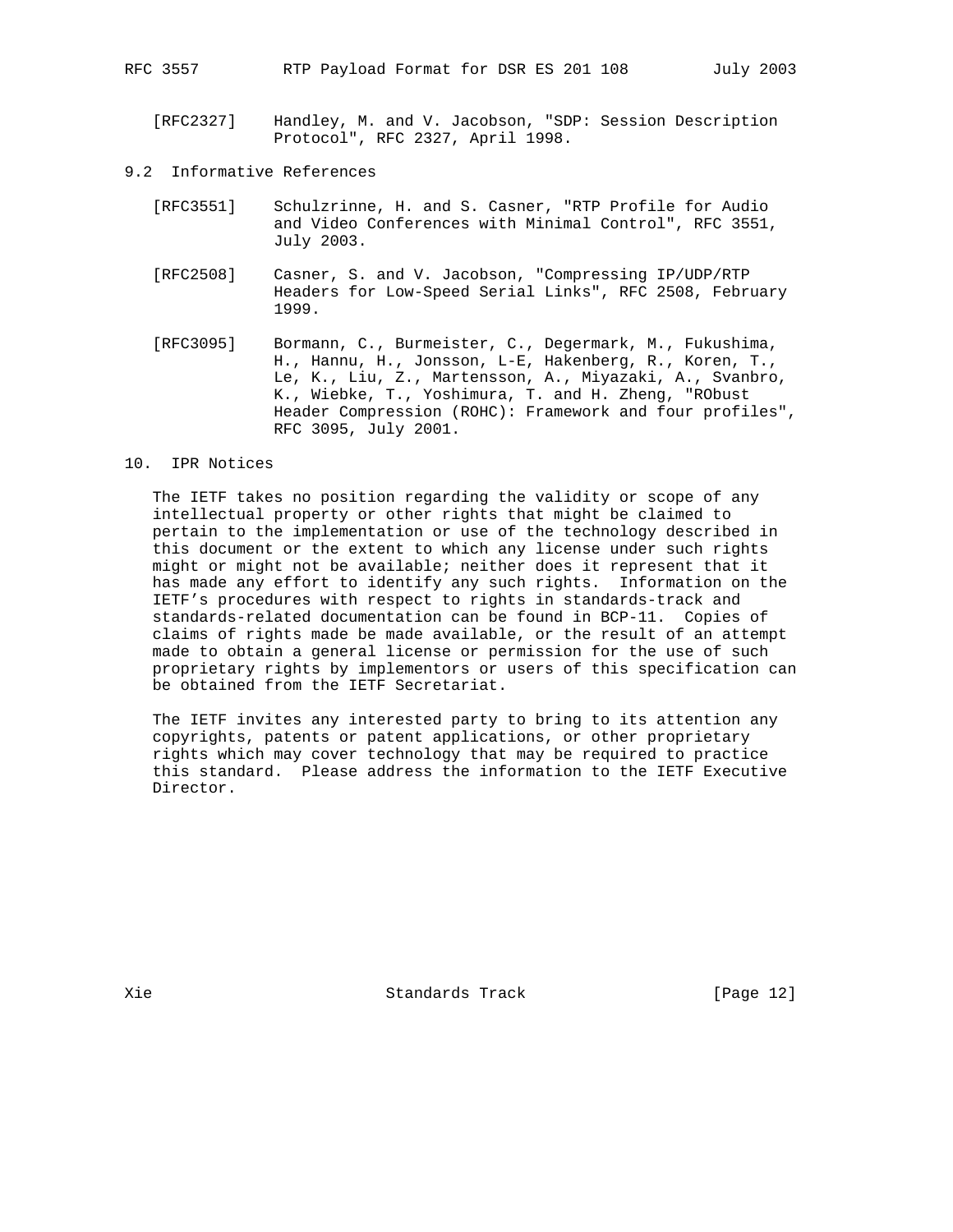11. Authors' Addresses

 David Pearce Motorola Labs UK Research Laboratory Jays Close Viables Industrial Estate Basingstoke, HANTS, RG22 4PD

 Phone: +44 (0)1256 484 436 EMail: bdp003@motorola.com

 Senaka Balasuriya Motorola, Inc. 600 U.S Highway 45 Libertyville, IL 60048, USA

 Phone: +1-847-523-0440 EMail: Senaka.Balasuriya@motorola.com

 Yoon Kim VerbalTek, Inc. 2921 Copper Rd. Santa Clara, CA 95051

 Phone: +1-408-768-4974 EMail: yoonie@verbaltek.com

 Stephane H. Maes, PhD, Oracle 500 Oracle Parkway, M/S 4op634 Redwood City, CA 94065 USA

 Phone: +1-650-607-6296. EMail: stephane.maes@oracle.com

 Hari Garudadri Qualcomm Inc. 5775, Morehouse Dr. San Diego, CA 92121-1714, USA

 Phone: +1-858-651-6383 EMail: hgarudad@qualcomm.com

Xie  $S$  Standards Track [Page 13]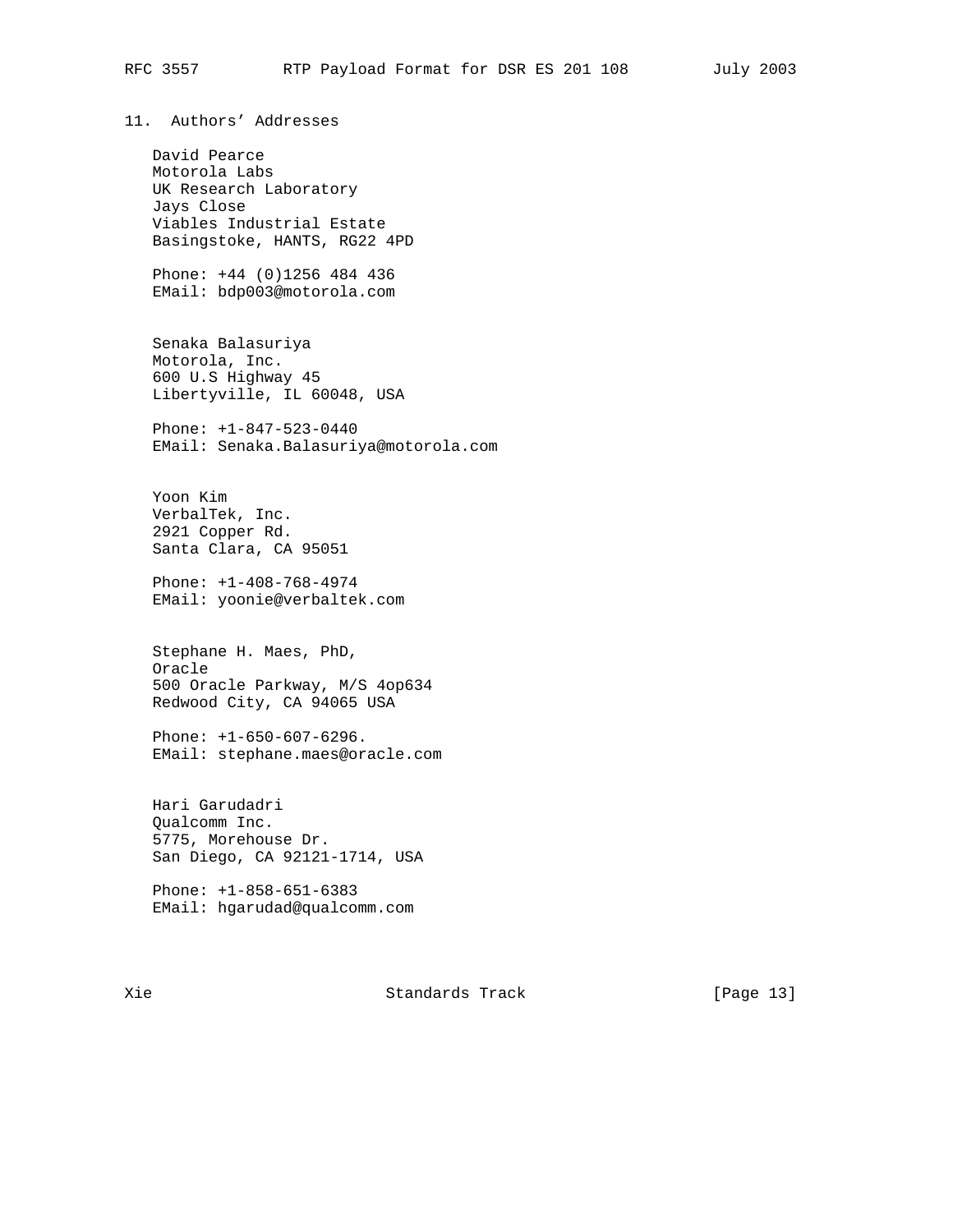12. Editor's Address

 Qiaobing Xie Motorola, Inc. 1501 W. Shure Drive, 2-F9 Arlington Heights, IL 60004, USA

 Phone: +1-847-632-3028 EMail: Qiaobing.Xie@motorola.com

Xie Standards Track [Page 14]